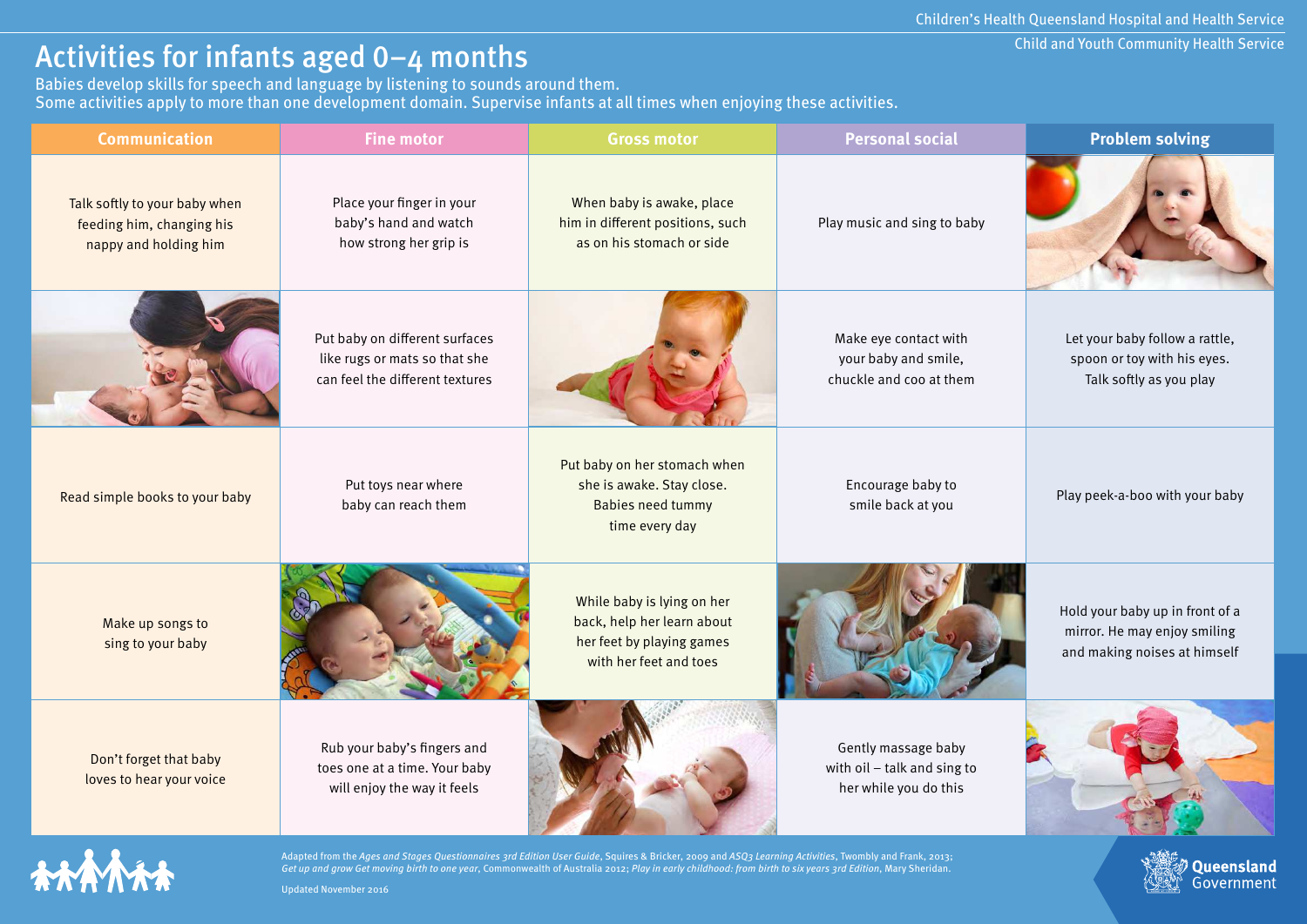## Activities for infants aged 4–8 months

Babies are curious at this age and want to learn about the things they see and hear. Some activities apply to more than one development domain. Supervise infants at all times when enjoying these activities. Child and Youth Community Health Service

**Queensland**<br>Government

| <b>Communication</b>                                                                     | <b>Fine motor</b>                                                                                     | <b>Gross motor</b>                                                                                                                 | <b>Personal social</b>                                                                     | <b>Problem solving</b>                                                                         |
|------------------------------------------------------------------------------------------|-------------------------------------------------------------------------------------------------------|------------------------------------------------------------------------------------------------------------------------------------|--------------------------------------------------------------------------------------------|------------------------------------------------------------------------------------------------|
| Talk to your baby during everyday<br>activities such as nappy<br>changing and meal times | Give your baby a toy to<br>hold in his hands                                                          | Put your baby on her tummy<br>with a toy slightly out of reach.<br>Encourage her to reach out for it                               |                                                                                            | Make different sounds for your<br>baby to hear. Watch to see if<br>she searches for the sounds |
|                                                                                          | Give your baby a spoon<br>to grasp and chew on                                                        |                                                                                                                                    | In a mirror, smile and<br>wave to your baby                                                | Play peek-a-boo with your baby                                                                 |
| Give your baby things to look at<br>while she is lying on her back                       |                                                                                                       | On the floor, sit baby between<br>your legs, providing as much<br>support as he needs. Place a<br>toy in front of him to reach for | Place your baby on your knee<br>facing you. Bounce him to the<br>rhythm of a nursery rhyme |                                                                                                |
|                                                                                          | Encourage your baby to pass a<br>toy from one hand to another                                         |                                                                                                                                    | Spend time outdoors with<br>your baby. She will love being<br>out and about with you       |                                                                                                |
| Talk to your baby about what<br>she can see and hear.                                    | Sit in front of your baby on the<br>floor, supporting him.<br>Drop a ball into a<br>plastic container | Stand baby on your knees.<br>Hold her so she looks at you,<br>keeping her heels down                                               | Read to your baby,<br>making lots of different sounds                                      | Place toys close to the change<br>table and high chair so<br>baby can reach for them           |



Adapted from the Ages and Stages Questionnaires 3rd Edition User Guide, Squires & Bricker, 2009 and ASQ3 Learning Activities, Twombly and Frank, 2013; Get up and grow Get moving birth to one year, Commonwealth of Australia 2012; Play in early childhood: from birth to six years 3rd Edition, Mary Sheridan.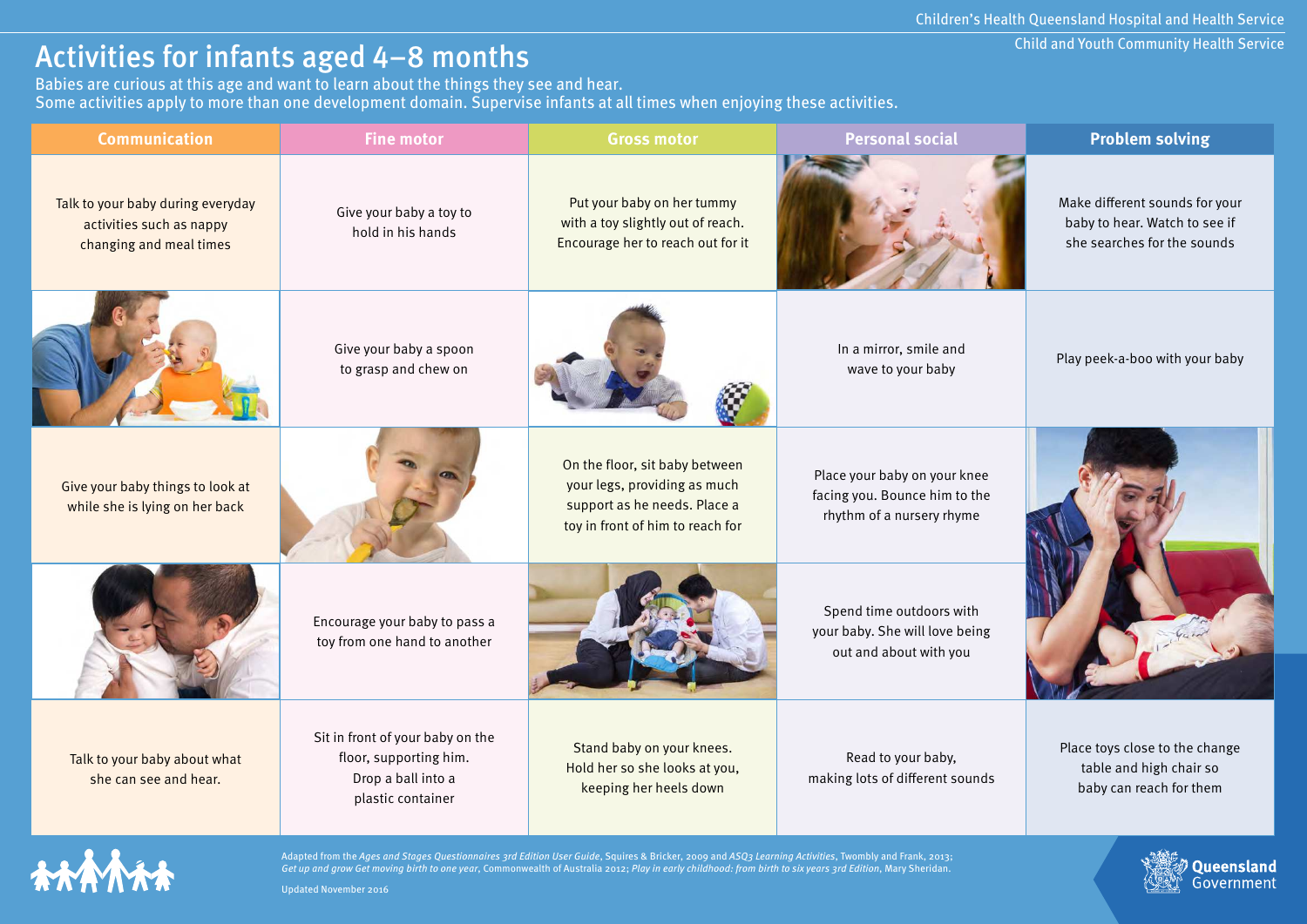Child and Youth Community Health Service

**Queensland**<br>Government

## Activities for infants aged 8–12 months

Your baby needs opportunities to explore and experiment with new skills. Some activities apply to more than one development domain. Supervise infants at all times when enjoying these activities.

| <b>Communication</b>                                                                     | <b>Fine motor</b>                                                                                     | <b>Gross motor</b>                                                                                                 | <b>Personal social</b>                                                                                     | <b>Problem solving</b>                                                                                        |
|------------------------------------------------------------------------------------------|-------------------------------------------------------------------------------------------------------|--------------------------------------------------------------------------------------------------------------------|------------------------------------------------------------------------------------------------------------|---------------------------------------------------------------------------------------------------------------|
|                                                                                          | Your baby will begin to use his<br>index finger to poke.<br>Encourage baby to<br>point at objects too |                                                                                                                    | Let your baby play with<br>plastic measuring cups in<br>the bathtub. Bath time is<br>a great learning time | Your baby will be interested<br>in banging objects to make<br>noises. Show him how to<br>bang things together |
| Use single/simple words<br>when talking to your baby.<br>Repeat them over and over       |                                                                                                       | Put toys on a table so that your<br>baby can practice standing<br>and stepping sideways<br>while playing with them |                                                                                                            | Let your baby make<br>choices. Offer two toys or<br>two types of foods and see<br>which one she picks         |
| Read baby books or colourful<br>magazines. Let your baby<br>touch pictures in the book   | Let your baby feed herself.<br>This gives her experience with<br>textures in her hands and mouth      | Find a big box that your baby can<br>crawl in and out of. You can do<br>this together, or with a sibling           | Mirrors are exciting at this age.<br>Smile and make faces<br>together in the mirror                        |                                                                                                               |
|                                                                                          | Make a simple puzzle for your<br>baby by putting blocks inside<br>a muffin pan or egg carton          | Play ball games. Roll a ball to<br>your baby. Beach balls or soft<br>balls are great for this game                 |                                                                                                            | Play pat-a-cake, clap hands<br>together, or take turns                                                        |
| Talk to your baby during<br>everyday activities such as<br>nappy changing and meal times |                                                                                                       | Clap hands with your baby.<br>Encourage her to make<br>sounds as she plays                                         | Name the body parts as your<br>baby touches your face                                                      | Play hide and seek games with<br>objects. Help her find the object                                            |



Adapted from the Ages and Stages Questionnaires 3rd Edition User Guide, Squires & Bricker, 2009 and ASQ3 Learning Activities, Twombly and Frank, 2013; Get up and grow Get moving birth to one year, Commonwealth of Australia 2012; Play in early childhood: from birth to six years 3rd Edition, Mary Sheridan.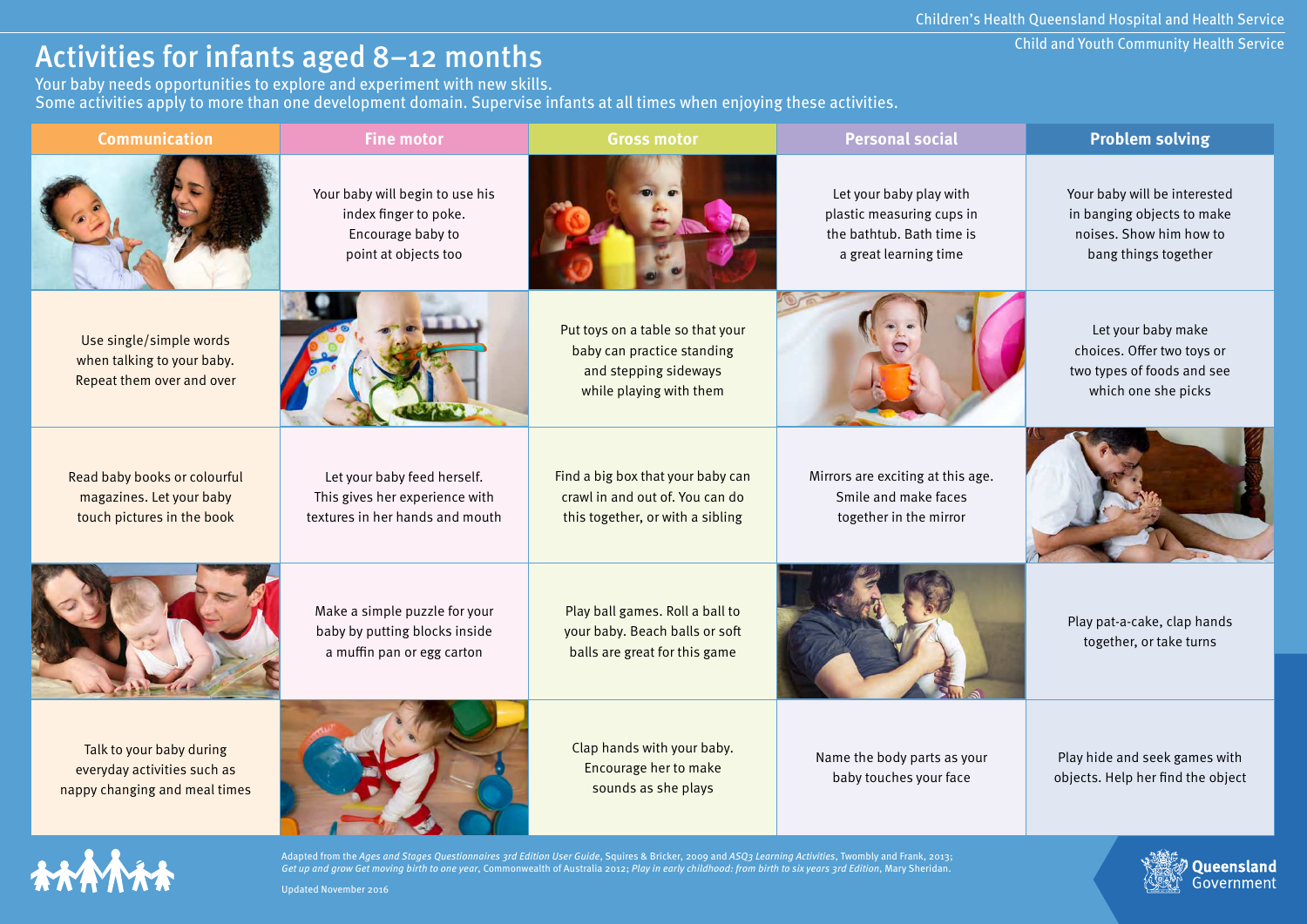# Activities for children aged 12-16 months

Reading aloud, singing to your child and sharing stories assists with your child's development. Some activities apply to more than one development domain. Supervise children at all times when enjoying these activities.

| <b>Communication</b>                                                                    | <b>Fine motor</b>                                                                                                  | <b>Gross motor</b>                                                                                                                    | <b>Personal social</b>                                                                                                               | <b>Problem solving</b>                                                                                                        |
|-----------------------------------------------------------------------------------------|--------------------------------------------------------------------------------------------------------------------|---------------------------------------------------------------------------------------------------------------------------------------|--------------------------------------------------------------------------------------------------------------------------------------|-------------------------------------------------------------------------------------------------------------------------------|
| Name the object your child wants.<br>See if he can repeat the<br>word back to you       | Cut up safe finger foods<br>(not foods that are a choking risk)<br>for your child and allow<br>him to feed himself |                                                                                                                                       | Let your child help you clean up.<br>Play 'feed the rubbish bin' or<br>'give it to mummy and daddy'                                  |                                                                                                                               |
| Play the naming game.<br>Name body parts, common<br>objects and people                  |                                                                                                                    | Most children enjoy music.<br>Clap and dance to the<br>music together                                                                 | Let your child 'help' during<br>daily routines. Encourage her<br>to get the cup and spoon for<br>meal times, for example             | Children love games at this age<br>Try pat-a-cake, this little piggy<br>went to market, or different<br>ways of playing games |
|                                                                                         | Draw pictures on butcher's<br>paper with your child and<br>let her draw as well                                    | Encourage your child to<br>walk by holding his hand<br>or pushing toys around                                                         | Play 'pretend' with a toy animal<br>or doll. Show and tell your child<br>what the doll is doing<br>(walking, going to bed or eating) | Loosely wrap a small toy in a paper<br>towel or tissue without tape.<br>Your child can unwrap it<br>and find a surprise       |
| Make puppets out of a sock<br>and play a game with her                                  | Get your baby to put small objects<br>into containers.<br>Use safe objects for this game                           | Hold your child in a standing<br>position, facing another person.<br>Have him step towards the other<br>person to get a favourite toy | Give your child a lot of things<br>to roll, push, pull, hug, shake,<br>poke, turn, stack, spin and stir                              |                                                                                                                               |
| Read your child a book and<br>use lots of voices and sounds<br>to attract his attention |                                                                                                                    | Play simple puzzles with your child                                                                                                   |                                                                                                                                      | Make sound shakers by filling<br>empty plastic bottles with rice.<br>Be careful to secure lids tightly                        |



Adapted from the Ages and Stages Questionnaires 3rd Edition User Guide, Squires & Bricker, 2009 and ASQ3 Learning Activities, Twombly and Frank, 2013; Get up and grow Get moving birth to one year, Commonwealth of Australia 2012; Play in early childhood: from birth to six years 3rd Edition, Mary Sheridan. Updated November 2016

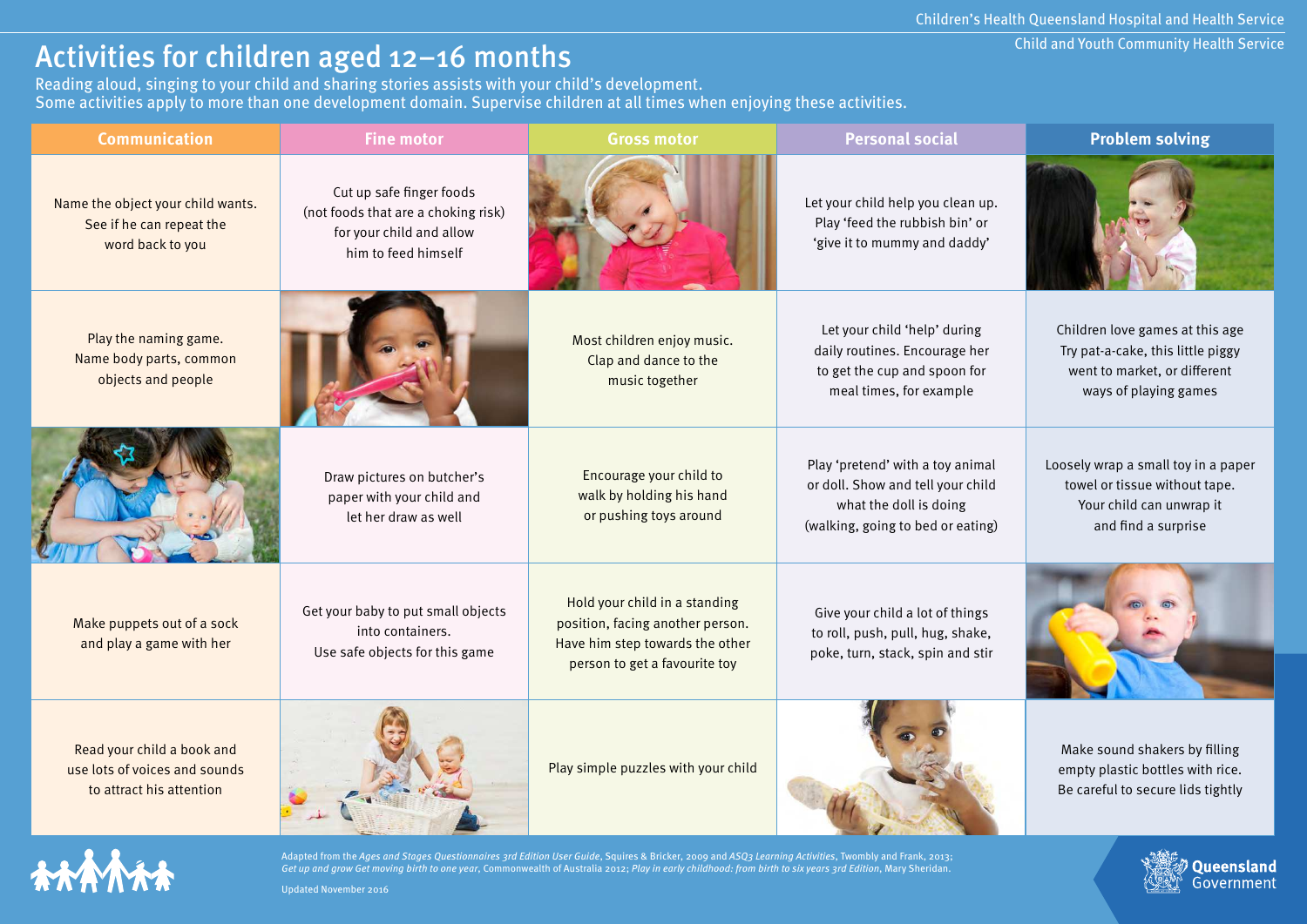Queensland Government

# Activities for children aged 16–20 months

Physical activity can be part of your child's everyday play.

Some activities apply to more than one development domain. Supervise children at all times when enjoying these activities.

| <b>Communication</b>                                                                                                                                         | <b>Fine motor</b>                                                                                                                                     | <b>Gross motor</b>                                                                                                                                                                                 | <b>Personal social</b>                                                                                                                  | <b>Problem solving</b>                                                                                                             |
|--------------------------------------------------------------------------------------------------------------------------------------------------------------|-------------------------------------------------------------------------------------------------------------------------------------------------------|----------------------------------------------------------------------------------------------------------------------------------------------------------------------------------------------------|-----------------------------------------------------------------------------------------------------------------------------------------|------------------------------------------------------------------------------------------------------------------------------------|
| Place your child's clothes<br>on her bed before dressing.<br>Ask her to give you a shirt,<br>pants, shoes and socks                                          | Save small empty cartons.<br>Your child can stack them<br>to make towers                                                                              | Children love to play in water. Put<br>squeezable objects in the bathtub,<br>such as sponges or squeeze bottles                                                                                    | Pretend play becomes even more<br>fun at this age. Encourage your<br>child to have a doll or stuffed toy<br>to imitate people they know |                                                                                                                                    |
| Find times to read throughout the<br>day. You can point to pictures and<br>words and your child will begin<br>to learn what words are about                  | Make a picture book by putting<br>common, simple pictures cut from<br>magazines into a photo album                                                    | Children are interested in playing<br>with balls. Try to roll, throw or kick<br>a beach ball together, or encourage<br>your child to throw bean bags or<br>balls into boxes and buckets            | Play hide and seek. Your child<br>can hide with another person<br>or by herself for you to find                                         | Help your child sort objects into<br>piles. She can help you sort<br>laundry by putting socks in one<br>pile and shirts in another |
| Play the "What's that?" game by<br>pointing to clothing, toys, body<br>parts, objects, or pictures and<br>ask your child to name them                        | Your child may become<br>interested in art activities.<br>Use large, non-toxic crayons<br>and a large pad of paper                                    |                                                                                                                                                                                                    | Make instant pudding together.<br>Let your child 'help' by mixing,<br>stirring and pouring the pudding                                  | Play with puzzles together<br>and make the sounds of the<br>pictures on the pieces                                                 |
| Put your child's favourite toys in a<br>laundry basket. Request<br>the objects, giving her a<br>reason to communicate                                        | Make sure your child gets lots of<br>chances to practice writing and<br>drawing. Use drawings for place mats<br>for the family. She will be so proud! | Children love movement.<br>Take him to the park to<br>ride on rocking toys, swings<br>and small slides                                                                                             | Your child can help in little<br>ways. He can use a sponge to<br>wipe up the table after dinner<br>or put toys away in a basket         | Children are excited about<br>bubbles. Let him try to blow<br>bubbles or have her watch you<br>blow bubbles through a straw        |
| Make the hand actions and sing<br>action songs together such as<br>Ring Around the Rosy and This<br>is the Way We Wash Our Hands.<br>Do the actions together |                                                                                                                                                       | Hold your child's hand while you<br>climb up stairs. Be patient; stairs are<br>very high for little legs. If you don't<br>have stairs, go to a park and practice<br>on a small slide or jungle gym | Enjoy playing dress-ups and<br>role playing with household<br>items such as going shopping                                              | Get two toys that look the same.<br>Hide one toy under one container<br>while your child watches.<br>Ask her, "Where did it go?"   |



Adapted from the Ages and Stages Questionnaires 3rd Edition User Guide, Squires & Bricker, 2009 and ASQ3 Learning Activities, Twombly and Frank, 2013; Get up and grow Get moving birth to one year, Commonwealth of Australia 2012; Play in early childhood: from birth to six years 3rd Edition, Mary Sheridan.



**COMPANY**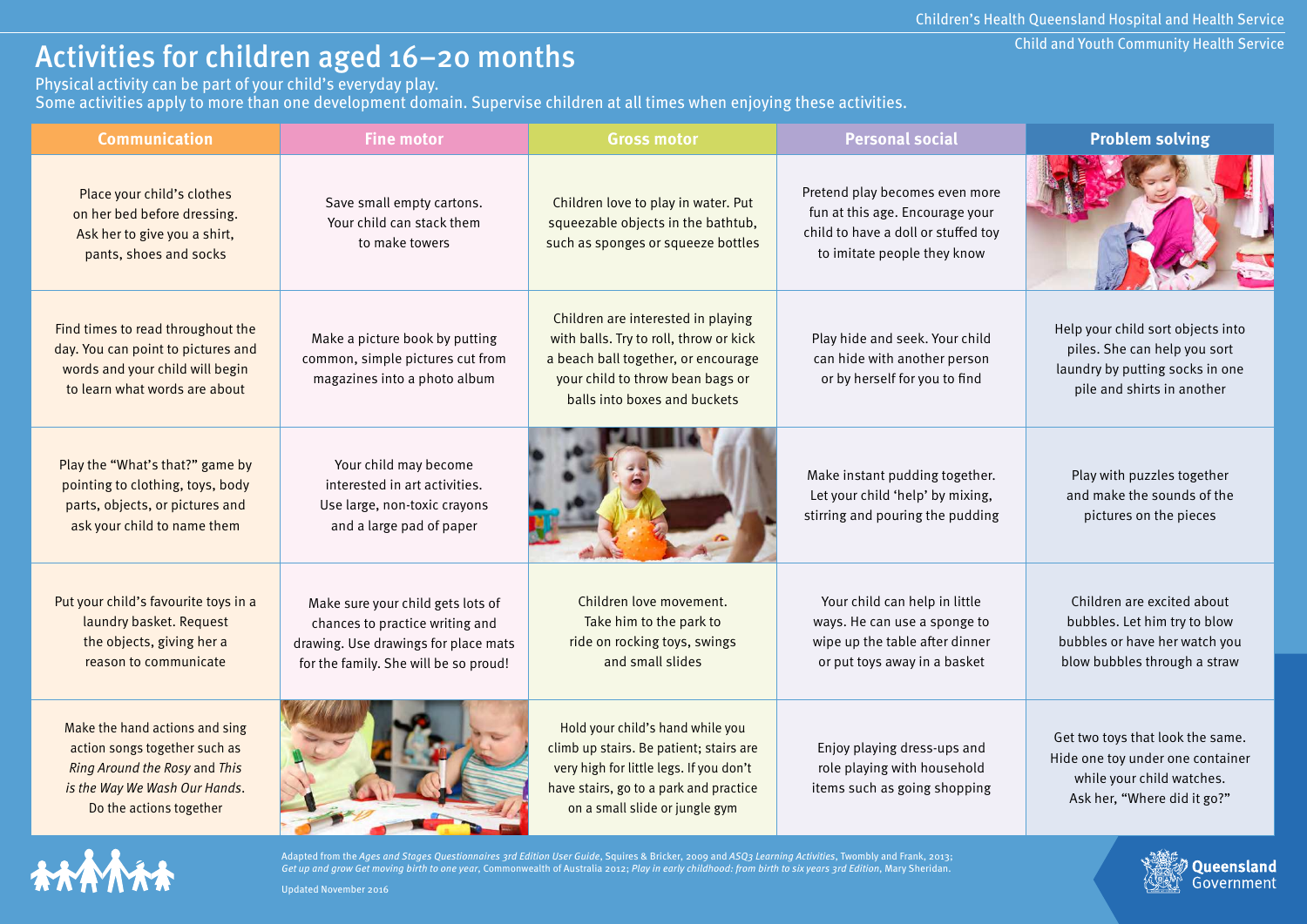Queensland Government

## Activities for children aged 20–24 months

Children are becoming independent and are keen to try more things for themselves. Some activities apply to more than one development domain. Supervise children at all times when enjoying these activities.

| <b>Communication</b>                                                                                                                                              | <b>Fine motor</b>                                                                                                          | <b>Gross motor</b>                                                                                                                                 | <b>Personal social</b>                                                                                                                                                             | <b>Problem solving</b>                                                                                                                                                                |
|-------------------------------------------------------------------------------------------------------------------------------------------------------------------|----------------------------------------------------------------------------------------------------------------------------|----------------------------------------------------------------------------------------------------------------------------------------------------|------------------------------------------------------------------------------------------------------------------------------------------------------------------------------------|---------------------------------------------------------------------------------------------------------------------------------------------------------------------------------------|
| Talk with your child about everyday<br>things such as toys, cooking and<br>household items/furniture                                                              | Dress-ups are a fun way for<br>your child to practice putting<br>clothes on and off and using<br>buttons and zippers       |                                                                                                                                                    | Children enjoy pretend play.<br>Encourage your child to pretend<br>to feed a doll or to use a phone                                                                                |                                                                                                                                                                                       |
| Sing songs such as Head, Shoulders<br>Knees and Toes together.<br>Add in other body parts too,<br>such as teeth, eyebrows and<br>fingers, for example             | Your child may become interested in<br>how to put basic puzzles together                                                   | Children are interested in playing<br>with balls. Let her try to roll, kick<br>and throw a ball overhand                                           |                                                                                                                                                                                    | Children are inquisitive. Hide a loud,<br>ticking clock in a room and have her<br>try to find it. Take turns by letting her<br>hide the clock and you trying to find it               |
| Sing rhymes and songs with actions<br>together such as Itsy Bitsy Spider<br>and I'm a Little Teapot. Make up<br>your own songs and rhymes                         | Your child will enjoy helping<br>to make their own snacks.<br>They may be able to spread<br>hummus and butter, for example | Hold your child's hands and help<br>her jump off a low step then let her<br>try it by herself, or let her bounce<br>on a trampoline with your help | Make a bed for your child's doll or<br>teddy using a shoe box. A small<br>piece of cloth makes a blanket or<br>a pillow. She can read doll/teddy<br>a story and tuck them into bed |                                                                                                                                                                                       |
|                                                                                                                                                                   | Provide pencils or crayons and<br>paper for drawing and scribbling                                                         | Play outdoors, giving your child<br>the opportunity to explore the<br>environment using water and sand                                             |                                                                                                                                                                                    | Put uncooked rice or pasta in a<br>large tray or box with scoops and<br>containers. Talk about what he is<br>doing, using words such as 'empty',<br>'full' and 'pouring', for example |
| Read together and ask your child to<br>find a familiar object in a picture book<br>or to make animal sounds like "moo".<br>Encourage your child to turn the pages |                                                                                                                            | Your child may enjoy a riding toy<br>without pedals, which will see him<br>use his feet to move the toy forward                                    | Your child will enjoy trying to<br>feed himself. Give him a chance<br>to use a spoon and cup and<br>maybe a fork by himself                                                        | Provide bath toys that encourage<br>measuring, filling and pouring                                                                                                                    |



Adapted from the Ages and Stages Questionnaires 3rd Edition User Guide, Squires & Bricker, 2009 and ASQ3 Learning Activities, Twombly and Frank, 2013; Get up and grow Get moving birth to one year, Commonwealth of Australia 2012; Play in early childhood: from birth to six years 3rd Edition, Mary Sheridan.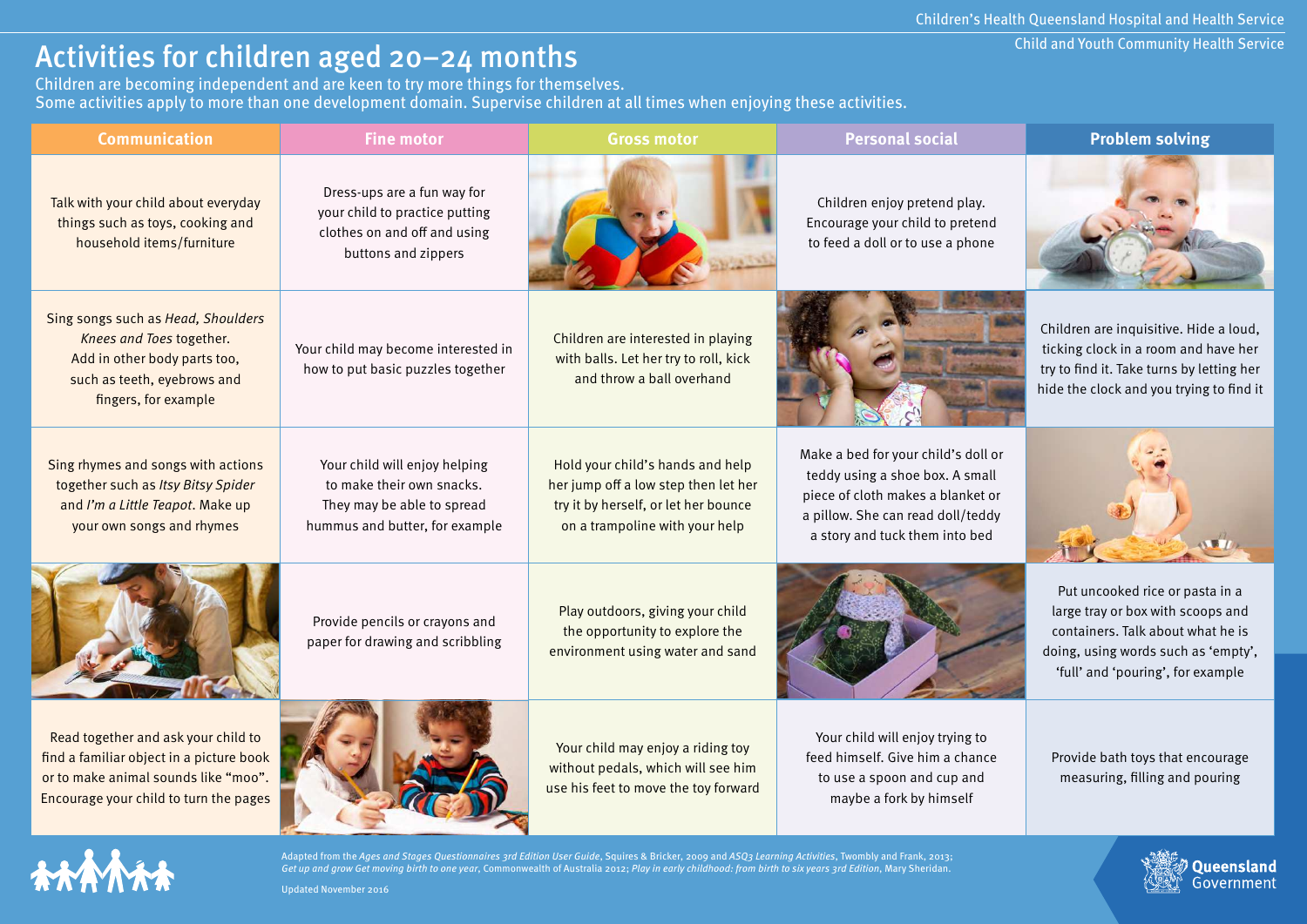#### Child and Youth Community Health Service

Queensland Government

# Activities for children aged 24–30 months

Children enjoy using their imaginations during art, pretend play, games and songs. Some activities apply to more than one development domain. Supervise children at all times when enjoying these activities.

| <b>Communication</b>                                                                                                                              | <b>Fine motor</b>                                                                                                                                             | <b>Gross motor</b>                                                                                                                                            | <b>Personal social</b>                                                                                                               | <b>Problem solving</b>                                                                                                                                                        |
|---------------------------------------------------------------------------------------------------------------------------------------------------|---------------------------------------------------------------------------------------------------------------------------------------------------------------|---------------------------------------------------------------------------------------------------------------------------------------------------------------|--------------------------------------------------------------------------------------------------------------------------------------|-------------------------------------------------------------------------------------------------------------------------------------------------------------------------------|
|                                                                                                                                                   | Children enjoy drawing. Provide paper<br>and crayons. Draw large shapes and<br>let her colour them in. Take turns                                             | Play "follow the leader". Walk on<br>tiptoes, walk backward, walk slow or<br>fast with big steps and little steps                                             |                                                                                                                                      | Play games together which compare<br>sizes and shapes.<br>For example, big/little balls                                                                                       |
| Read together and ask your child<br>to select pictures of actions or<br>colours. For example, "Who is<br>running?", or "Which ones are red?"      | Use boxes for both pretend and creative<br>play. A box can become a cubby house<br>or decorate with crayons, or paints<br>as a fun activity to do together    |                                                                                                                                                               | Children enjoy pretend play.<br>Together, pretend you are different<br>animals, like a dog or cat.<br>Make animal sounds and actions | Your child will begin to be able to<br>make choices. Give choices of what<br>to wear (red shorts or blue shorts) or<br>to eat (two kinds of drink, fruit etc)                 |
| Add actions to nursery rhymes and<br>songs. For example: Here We Go Round<br>the Mulberry Bush, The Wheels on<br>the Bus and Ring around the Rosy |                                                                                                                                                               | Children will enjoy kicking, throwing<br>and catching a ball. Do this<br>together outside or in the park                                                      | Children enjoy imitating.<br>Pretend to wash a dirty toy,<br>plastic dishes, or dolls' clothes                                       | Cook with your child, giving them<br>simple things to do. For example,<br>how to toss a salad or<br>make sandwiches                                                           |
|                                                                                                                                                   | Use play dough to make snakes or<br>balls. Roll out play dough with a small<br>rolling pin. Large cookie cutters can be<br>used to make new play dough shapes | Play tossing a ball or bean bag into<br>a bucket, counting as you go                                                                                          |                                                                                                                                      | Children enjoy playing in sand<br>- try wetting some of the sand and<br>show your child how to pack the<br>container with the wet sand and<br>turn it over to make sand cakes |
| Children of this age love outings.<br>Go to the library to find picture<br>books. Make a special time for<br>reading (like bedtime stories)       | Children enjoy finger painting.<br>Help him to spread it around<br>and draw pictures with his fingers.<br>Add food colouring to<br>give more colours          | Make an obstacle course using chairs,<br>pillows, or large cartons. Encourage<br>your child to crawl over, under, through,<br>behind, in front of, or between | Encourage your child to dress<br>themselves, naming clothing/<br>colours as they do                                                  |                                                                                                                                                                               |



Adapted from the Ages and Stages Questionnaires 3rd Edition User Guide, Squires & Bricker, 2009 and ASQ3 Learning Activities, Twombly and Frank, 2013;<br>Get up and grow Get moving birth to one year, Commonwealth of Australia